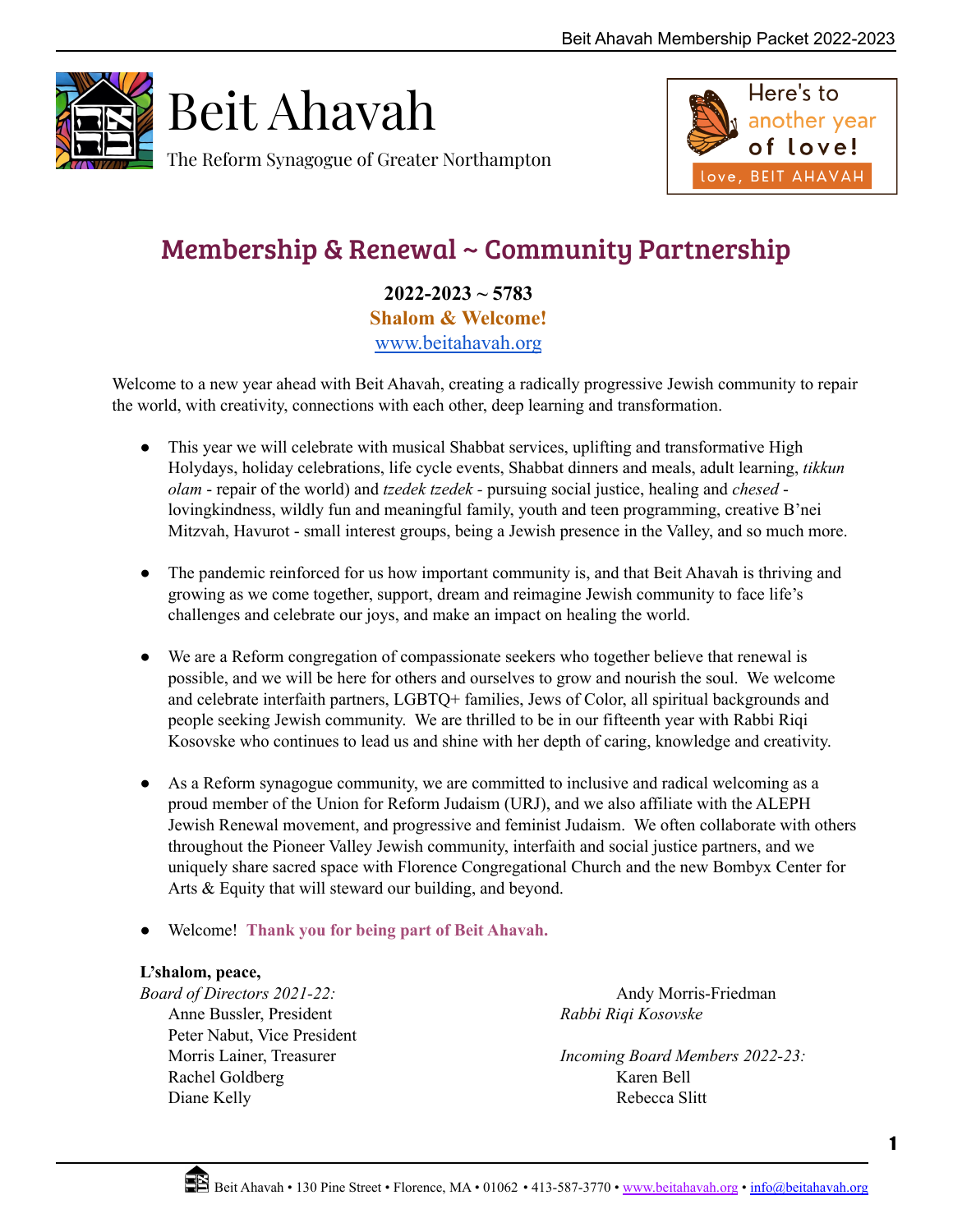### Member Contact Information

| Adult(s) in the household | <b>Email Address(es):</b> |
|---------------------------|---------------------------|
|                           |                           |
|                           |                           |
|                           |                           |

| Names of other family members including children | Age/Grade (including if in college) |
|--------------------------------------------------|-------------------------------------|
|                                                  |                                     |
|                                                  |                                     |
|                                                  |                                     |
|                                                  |                                     |

| City, State, Zip:     |  |
|-----------------------|--|
| <b>Cell Phone(s):</b> |  |
| <b>Home Phone:</b>    |  |

### **PREFERENCES:**

- $\Box$  To save earthly/financial resources, we send most communications electronically. If you do not have email or prefer important communication sent via U.S. mail, please check: **\_\_\_\_ I PREFER U.S. MAIL.**
- $\Box$  Beit Ahavah occasionally shares information with Jewish organizations that our congregation is part of, such as Jewish Federation of Western M, PJ Library (young families), NFTY-Northeast (teens), Union for Reform Judaism (URJ). May we share your information? **\_\_\_YES \_\_\_NO**
- Grandparents, parents or friends can receive invitations to Beit Ahavah events, and/or Beit Ahavah Highlights e-newsletter. **Please share names/emails:**

 $\mathcal{L}_\mathcal{L} = \{ \mathcal{L}_\mathcal{L} = \{ \mathcal{L}_\mathcal{L} = \{ \mathcal{L}_\mathcal{L} = \{ \mathcal{L}_\mathcal{L} = \{ \mathcal{L}_\mathcal{L} = \{ \mathcal{L}_\mathcal{L} = \{ \mathcal{L}_\mathcal{L} = \{ \mathcal{L}_\mathcal{L} = \{ \mathcal{L}_\mathcal{L} = \{ \mathcal{L}_\mathcal{L} = \{ \mathcal{L}_\mathcal{L} = \{ \mathcal{L}_\mathcal{L} = \{ \mathcal{L}_\mathcal{L} = \{ \mathcal{L}_\mathcal{$ 

 $\Box$  Beit Ahavah staff and members may take photos at community events (such as for school news, website, annual slide show, Beit Ahavah social media, etc.).

**\_\_\_\_Check if you DO NOT want photos of you to be included.**

**\_\_\_\_Check if you DO NOT want photos of your children to be included.**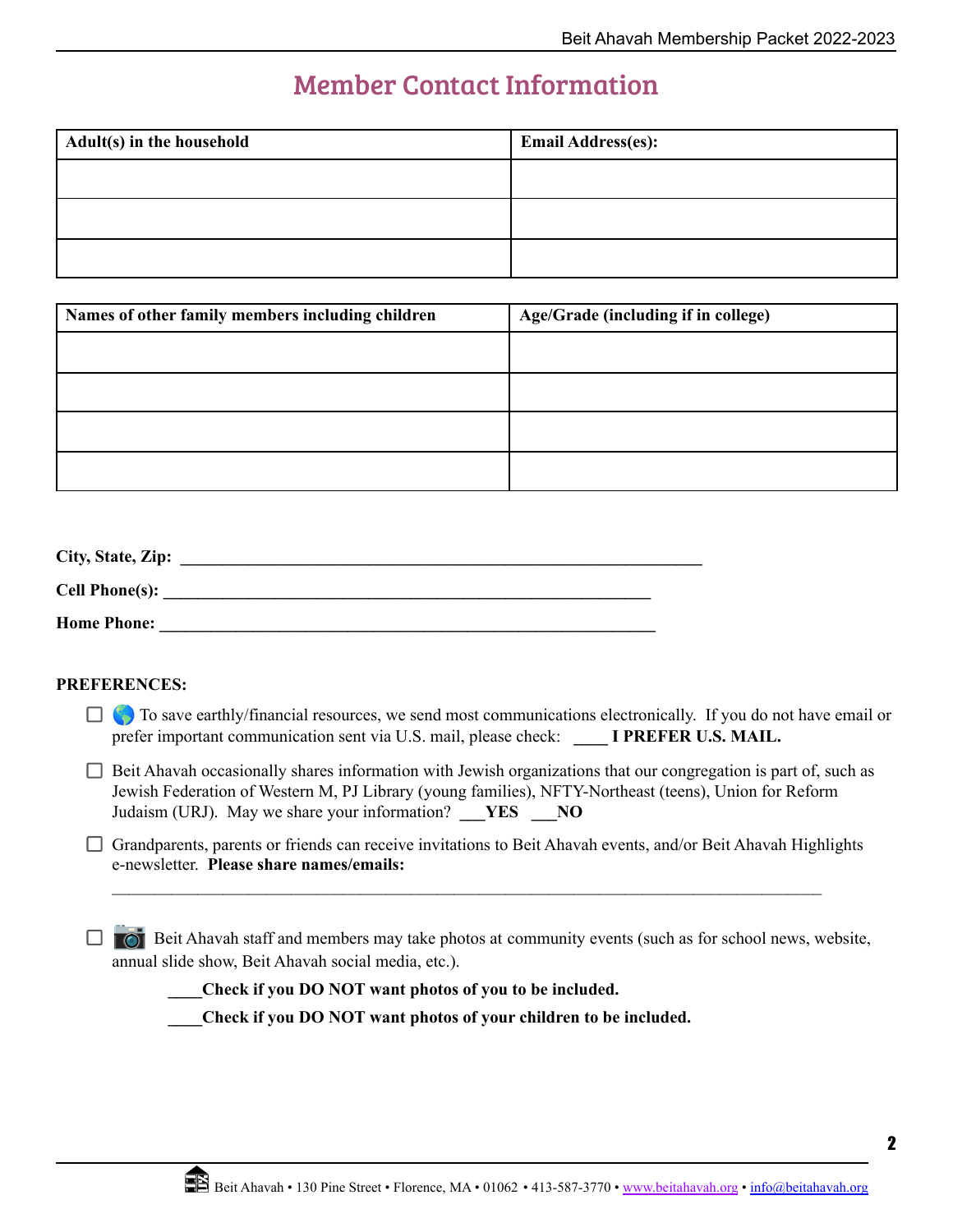## Involvement & Engagement

**Each person makes a difference!** We are shaped by our community members' participation, connection and creativity. Volunteering is also a wonderful way to get to know and be part of the community. This can mean planning an event, assisting a family in need with a meal, reading Torah, mentoring a student, organizing a Havdalah gathering, serving on a committee, cleaning up with a crew after Shabbat services, welcoming newcomers on Zoom, delivering holiday goody bags, suggesting or organizing a speaker, or bringing your other passions, talents and interests.

### **I am interested in these opportunities**

- ❏ Usher and greet during services or events
- ❏ Help set up or clean up for services or events
- ❏ Host an Oneg Shabbat after services
- ❏ Join the High Holydays or Other Committee
- ❏ Join or start a Havurah
- ❏ Teach youth or adults on the following topics:
- ❏ Help out at youth and family events
- ❏ Help plan a holiday celebration or other event
- ❏ Plan a fundraising event
- ❏ Invite a friend with me
- ❏ Other:

### **Committees are a wonderful part of our community for connection, friendship and leadership.** *"Be a mensch, join a committee."* **Please check below if interested:**

- ❏ I am interested in or passionate about being involved with
- ❏ **Chesed/Lovingkindness -** Support people during challenges, simchahs or life changes (i.e. birth or adoption of a child, illness, loss).

 $\mathcal{L}_\mathcal{L} = \mathcal{L}_\mathcal{L} = \mathcal{L}_\mathcal{L} = \mathcal{L}_\mathcal{L} = \mathcal{L}_\mathcal{L} = \mathcal{L}_\mathcal{L} = \mathcal{L}_\mathcal{L} = \mathcal{L}_\mathcal{L} = \mathcal{L}_\mathcal{L} = \mathcal{L}_\mathcal{L} = \mathcal{L}_\mathcal{L} = \mathcal{L}_\mathcal{L} = \mathcal{L}_\mathcal{L} = \mathcal{L}_\mathcal{L} = \mathcal{L}_\mathcal{L} = \mathcal{L}_\mathcal{L} = \mathcal{L}_\mathcal{L}$ 

- ❏ **Education -** The YOFIE education committee stands for "Youth & Families Involved in Education" to strengthen creative programming for all youth ages and families.
- ❏ **Membership -** Engage new and returning members, be an ambassador, reach out to newcomers, plan welcome events and foster growth.
- ❏ **Prayer & Practice -** Work with the Rabbi on community ritual, services, religious practice, and spirituality.
- ❏ **High Holydays -** Dreaming up another amazing High Holydays Experience for 2022/5783.
- ❏ **Tzedek Tzedek/Social Justice -** Pressing justice issues and mitzvot, with projects for healing the world.
- ❏ **Fundraising & Development -** Energetic approach to keeping our synagogue alive and thriving through philanthropy and healthy giving.
- ❏ **Adult Programming -** Events and learning for adults to enrich intellectual, contemporary issues and cultural engagement.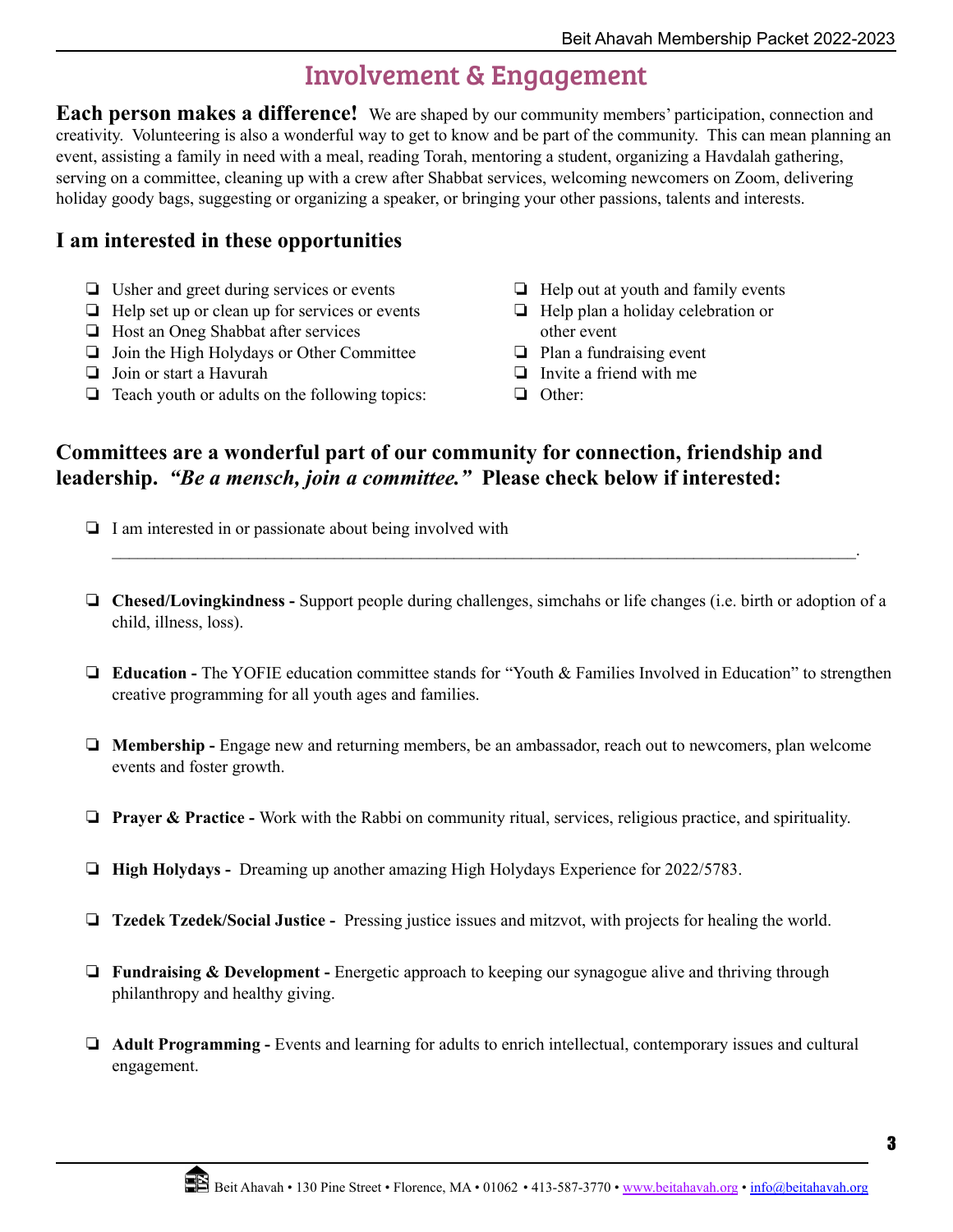# Membership ~ Flexible Dues Commitment

*"Im ein kemach, ein Torah"* רהָוֹתּ איןֵ ,מחַ קֶ איןֵ אםִ ~ If there is no flour, there is no Torah. (Pirkei Avot 3:21)

**About our "flour":** Five years ago (in 2017), Beit Ahavah took an innovative leap of faith to change the old-school synagogue dues structure, by creating a fair share dues commitment system, with suggested ranges both to sustain and strengthen our congregation and to make membership possible for everyone, without having to go through an abatement process. We also did this because we believe that to give is a profoundly spiritual act! We hope everyone will feel this way.

If you are able to give the highest suggested amount or to give above the suggested range, that enables us to keep dues flexible. We rely on everyone's enthusiastic commitment to give at the level you are able.

Renewing Members: My dues contribution last year was: \_\_\_\_\_\_\_. *Please consider increasing this amount for 2022-23.*

| <b>Category</b>                                    | <b>Suggested Range</b> |
|----------------------------------------------------|------------------------|
| First Year (New Members)                           | $$900 - $1800$         |
| Second Year, Returning Members and After           | $$1200 - $2200$        |
| Dual Membership (paying dues to another synagogue) | $$700 - $1800$         |
| Student or Limited Income                          | $\frac{$36 - $360}{ }$ |

*Beit Ahavah is committed to welcoming everyone regardless of finances*. Please write in your amount below.

**Membership Category \_\_\_\_\_\_\_\_\_\_\_\_\_\_\_\_\_\_\_\_\_ My 2022-2023 dues commitment will be** \$ \_\_\_\_\_\_\_\_\_\_\_\_\_\_\_\_\_.

| <b>Additional Contributions:</b> | <b>BA</b> General Fund                  |              |
|----------------------------------|-----------------------------------------|--------------|
|                                  | Rabbi's Discretionary Fund              |              |
|                                  | Klara Grape Memorial Music Fund         |              |
|                                  | Madison Ruth Meade Young Education Fund | <sup>S</sup> |
|                                  | Tot Shabbat Fund                        |              |
|                                  | Leroy Seftel Adult Education Fund       |              |

*Please designate contributions in memory/honor of/life cycle events to be acknowledged:* \_\_\_\_\_\_\_\_\_\_\_\_\_\_\_\_\_\_\_\_\_\_\_\_

*Total Financial Support* **\$** *\_\_\_\_\_\_\_\_\_\_\_*

Full amount is enclosed via check. ( $\frac{PayPal}{PayPal}$  $\frac{PayPal}{PayPal}$  $\frac{PayPal}{PayPal}$  is also an option.)\*

50% enclosed via check; remainder will be due in equal payments Sep 15, Dec 15, and March 15.

\_\_\_\_\_\_ Automatic withdrawal authorization on file for 12 equal monthly transfers on or around the fifteen of the month (July 2022-June 2023). [\(PayPal](https://www.paypal.com/donate/?cmd=_s-xclick&hosted_button_id=8U86JJE5238PL) is also an option.)

Automatic withdrawal authorization for 10 equal monthly transfers on or around the fifteenth of the month (July 2022-April 2023).

| Member Signature | )ate |  |
|------------------|------|--|
|                  |      |  |

Please print your name

\*You may also use our **Online [Membership](https://form.jotform.com/211385440077150) Form** or by check mailed to Beit Ahavah, 130 Pine Street, Florence, MA 01062.

Please consider adding 3% if you use PayPal to cover their fees. Thank you!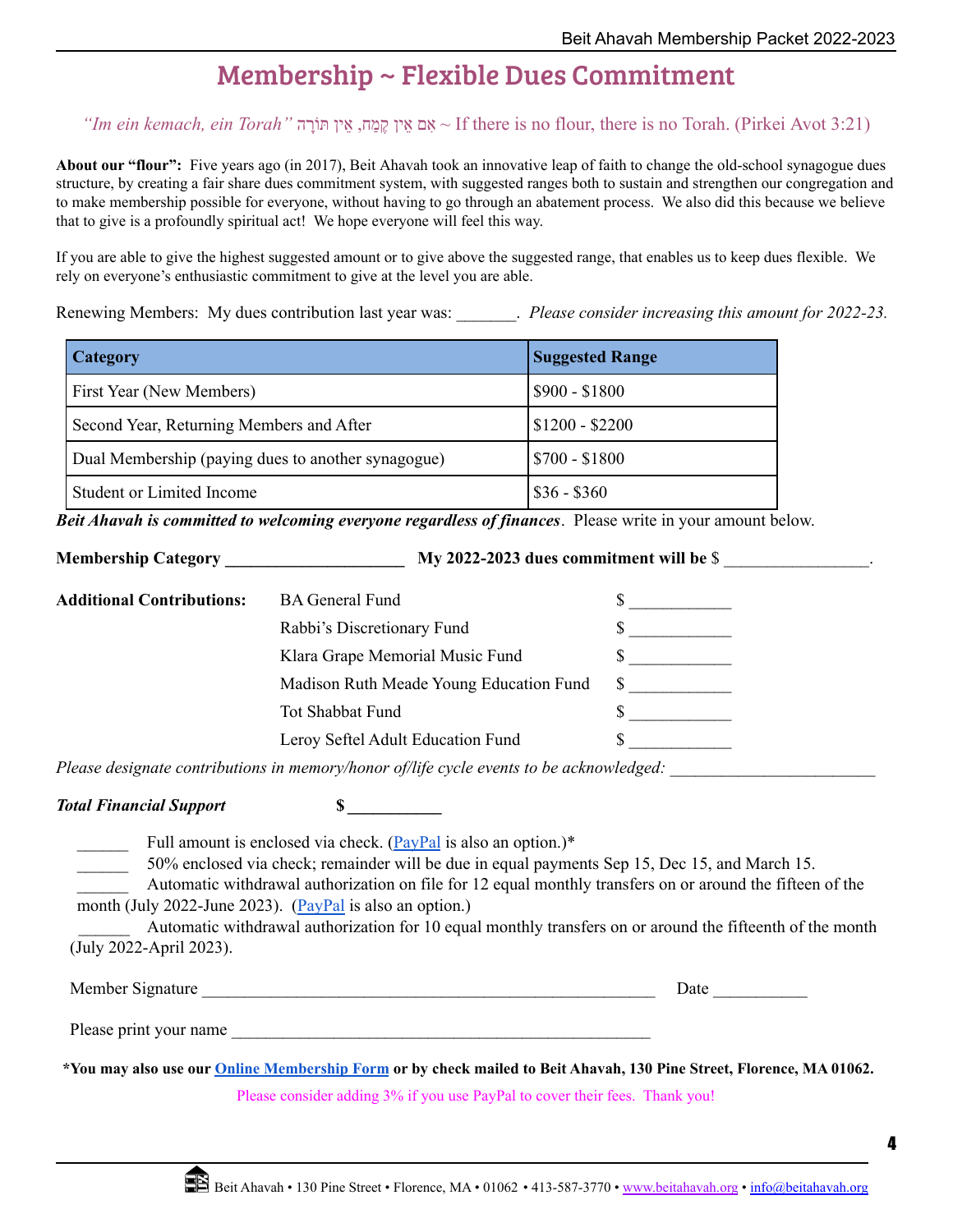# FAQ ~ Membership/Dues & Payment Information

#### **Why did Beit Ahavah introduce a major and innovative change to the dues structure, back in 2017?**

With thoughtful research and consideration, Beit Ahavah changed from a Fixed Share system to a Fair Share system. Instead of the synagogue Board determining your contribution ability based on the type of household or income you have (and members having to request an abatement when needed), the Board established a fair share system which determines what the synagogue needs to exist, with suggested dues, while asking you to determine your capability and means to support the synagogue's ability to exist and grow. If you cannot pay the higher end of the dues, we ask you to determine how much you can pay. You can pay monthly (like with automatic withdrawal for NPR or other charitable organizations), triennially or annually.

It has always been challenging for congregations to determine a dues structure that is fair, affordable and equitable while providing a solid financial base for the synagogue to operate and grow. **Expenses for dynamic and adapted programming during COVID-19 are actually greater than before the pandemic.** This new dues system is a statement to welcome everyone while providing complete transparency as to the synagogue's finances, which encourages members to make a dues commitment that reflects what is minimally needed to sustain and grow Beit Ahavah. The goal is that this system will result in increased financial support and a growth of membership.

#### **How do I determine my dues commitment?**

In Judaism, dues are considered both a gift of the heart (*"nadiv lev"*) from each member as well as part of our communal responsibility (*"tzedakah"*). Typically dues increase every year (or in this case, our suggested range), so please review your dues from last year if you are a renewing member, and consider the importance of an increase - and going beyond the range if you are able to. As expected, Beit Ahavah's basic expenses continue to increase, especially during COVID, and it is our wish to *strengthen* programming and support rather than have to decrease it! The dues ranges are based on a sense of *minimum* reasonable amount on the one hand and a figure that will contribute to Beit Ahavah's stability on the other. We will still need to do much additional fundraising beyond dues, as does every organization. *So if you are able to give at the top level or beyond the range, please designate that on the membership form or via the online membership form.* This will deeply help Beit Ahavah since not everyone is in a position to contribute at higher levels. However, every single dues amount is significant and appreciated!

#### **How much money does Beit Ahavah need to meet our financial goals?**

Projected expenses for the coming fiscal year 2022-23 total nearly \$180,000. Expenses include remuneration for our staff, Rabbi, teachers, specialists, office manager; professional services, space, insurance, technology, internet; programming, community events, supplies; High Holydays expenses, youth programs, life cycles, community outreach.

#### **I might only attend a few events each year/I come all the time. Should this be a factor in my dues?**

Think of dues as a way of supporting Beit Ahavah and progressive Judaism in all the value generated for the entire congregation, Jewish community, next generation, world and future. Fair share dues support the ongoing operating expenses needed all year round associated with making our synagogue, functions and our Rabbi available to all our congregants for joyous events (simchahs) as well as hard times, and committed to excellence despite being a small congregation. Especially during COVID-19, we are highly engaged and working particularly hard as Rabbi Riqi, Board members and lay leaders apply all of our creativity to these new situations to ensure support for community members and for our Beit Ahavah Jewish community to thrive.

#### **Will my dues amount be kept confidential?**

Of course. Financial information as well as any conversations will be confidential. Our treasurer Morris Lainer  $(morrislainer@icloud.com)$  $(morrislainer@icloud.com)$  is happy to speak with you.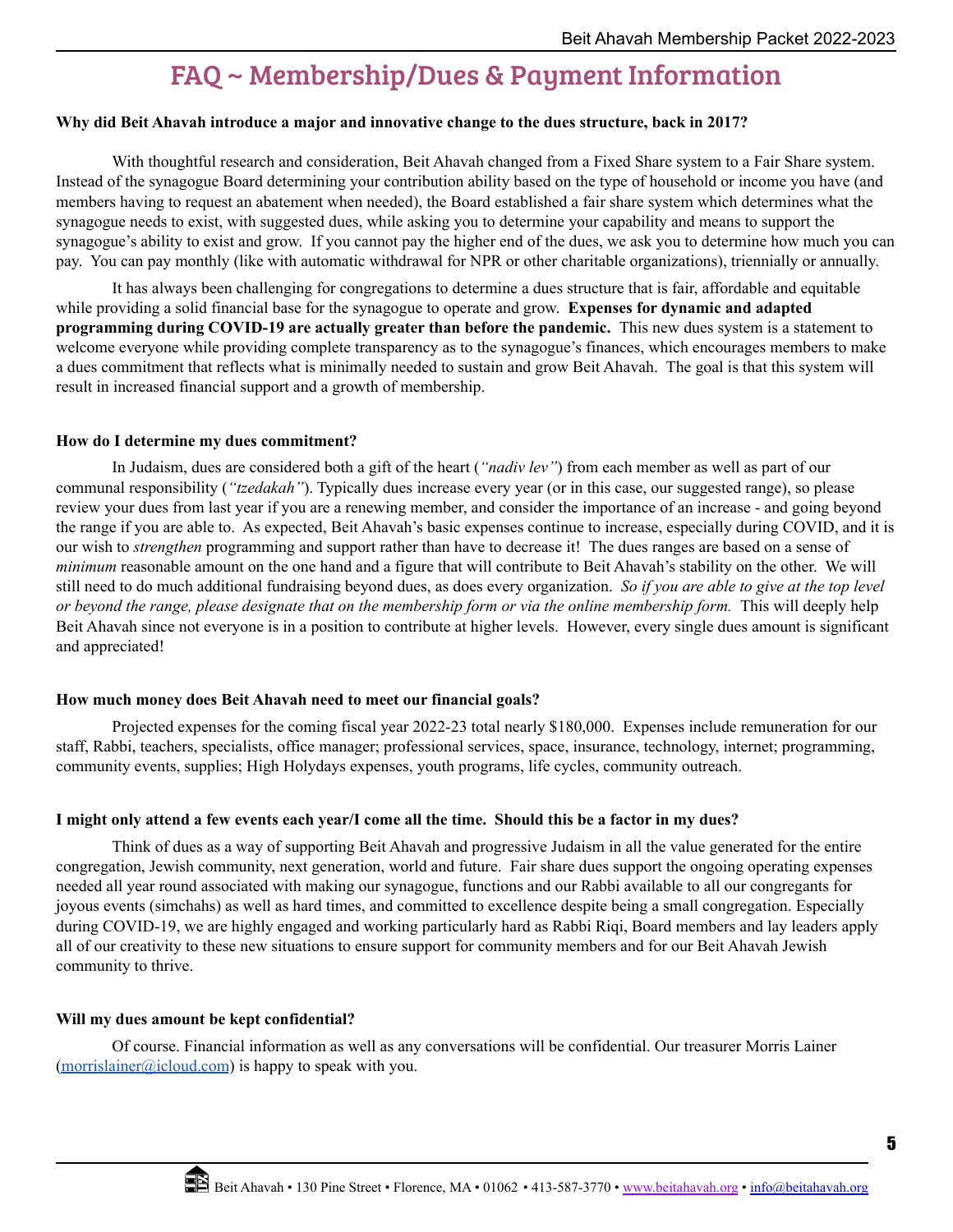# 2022-2023 Scrip Subscription - Sign up for Scrip!

Scrip is a cash card (like a prepaid credit card) used at **Stop & Shop for food or gas** or **River Valley Co-op**.

**Beit Ahavah receives a 5% rebate from all Scrip sold!** This adds up to a **significant** amount for Beit Ahavah if many people participate. Scrip is a great and easy way to provide additional financial support to Beit Ahavah without costing you any more than you already spend on groceries or gas. Scrip cards never expire, can be given as gifts, donated to those in need, or shared with family members.

Scrip is purchased on a monthly basis through a DIRECT WITHDRAWAL program, and the cards will be mailed to you by our member Ruth Barham. **Please fill out the Direct Payment Authorization form below**.

I garea to the following terms for my purchasing of Scrip from Beit Ahavah: (print name)

❏ **For renewals:** Please continue my current Scrip subscription using my current payment method unless otherwise specified.

I agree to purchase scrip on a MONTHLY subscription basis from one or both of the following (please circle):

❏ **Stop & Shop:**

\$100 \$200 \$300 \$400 \$500 \$600 \$700 \$800 \$900 \$1,000



STOP&SHOP

### ❏ **River Valley Co-op:**

\$100 \$200 \$300 \$400 \$500 \$600 \$700 \$800 \$900 \$1,000

The payment must be received by the  $15<sup>th</sup>$  of the month, then new Scrip card(s) in the amount circled will be automatically sent to the address listed below, until Beit Ahavah has been notified of cancellation. **Cancellation requires 30 days notice.** Direct Payment Authorization will be withdrawn on the 15<sup>th</sup> of each month.

I agree that once the Scrip subscription has been purchased, the cards cannot be returned unless there are extenuating circumstances, which have been discussed and agreed upon by the Beit Ahavah Board of Directors, that would allow me to remit my purchase and payment agreement. I agree that upon signing this document, I am bound by all statements herein.

Beit Ahavah will send by regular mail unless you **make arrangements** to pick up your monthly card at the office during regular office hours (Mon-Thurs, 10 a.m.-1 p.m. or call to make an appointment).

| Purchaser Name:  |      | Signature:   | Date:    |  |
|------------------|------|--------------|----------|--|
| Mailing Address: |      |              |          |  |
| Street/P. O. Box | City | <b>State</b> | Zip Code |  |